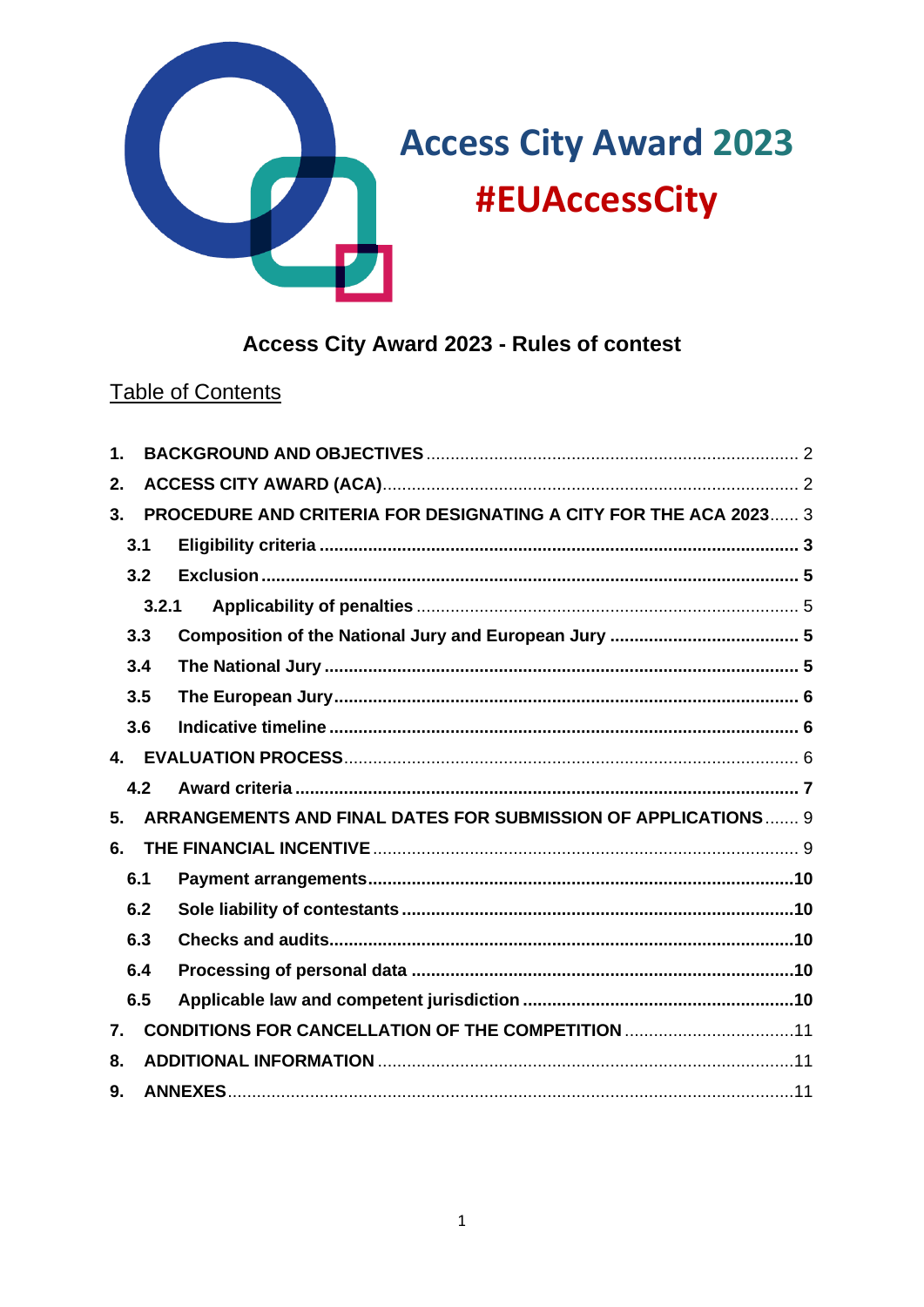## <span id="page-1-0"></span>**1. BACKGROUND AND OBJECTIVES**

Persons with disabilities have the right to full participation in all areas of life, as does everyone else. Yet, despite progress, millions of persons with disabilities continue to experience barriers to use transport, to access buildings or to receive information. This issue is not merely a concern for persons with disabilities but for society as a whole. The Strategy for the Rights of Persons with Disabilities 2021-2030 aims to make progress in this area, in line with the United Nations Convention on the Rights of Persons with Disabilities (UNCRPD). Since 2010, the European Commission organises the Access City Award. This Award recognises and celebrates a city's willingness, ability and efforts to become more accessible for persons with disabilities, in order to:

- quarantee equal access to fundamental rights;
- improve the quality of life of its population and ensure that everybody regardless of age, mobility or ability – has equal access to all the resources and pleasures cities have to offer.

Around 87 million people have some form of disability in the EU and its population is also becoming older. Additionally, Europe is now essentially an urban society, with about 70% of the EU population living in towns and cities. As a society, we have the duty to ensure that persons with disabilities can participate in society in the same way as everyone else. By doing good work on accessibility, municipalities ultimately improve the safety and quality of life for everyone. A city is accessible when persons with disabilities can, for instance:

- get information;
- use buses, trams and metro;
- enjoy parks and playgrounds;
- get in and around buildings like the library, sports hall and city hall.

Participating in the Award is an opportunity for cities to gain European recognition and a unique chance to review their current situation. It also allows to share experiences with other European cities, which helps to become an even better city to live and visit. The winning city and the two runners-up also receive a financial prize. Applicants may also receive a special mention award if they have done exceptional work in a particular area.

The overarching message that the award scheme aims to communicate to the local level is that Europeans have a right to live in urban areas where services and leisure activities should be accessible to all. Cities should therefore strive to improve the quality of life for their citizens by enhancing accessibility.

More information about the Access City Award is available on the European Commission's official website: <https://ec.europa.eu/social/accesscityaward> .

## <span id="page-1-1"></span>**2. ACCESS CITY AWARD (ACA)**

The European Commission intends to select the winner of the ACA 2023 title following a Europe-wide competition.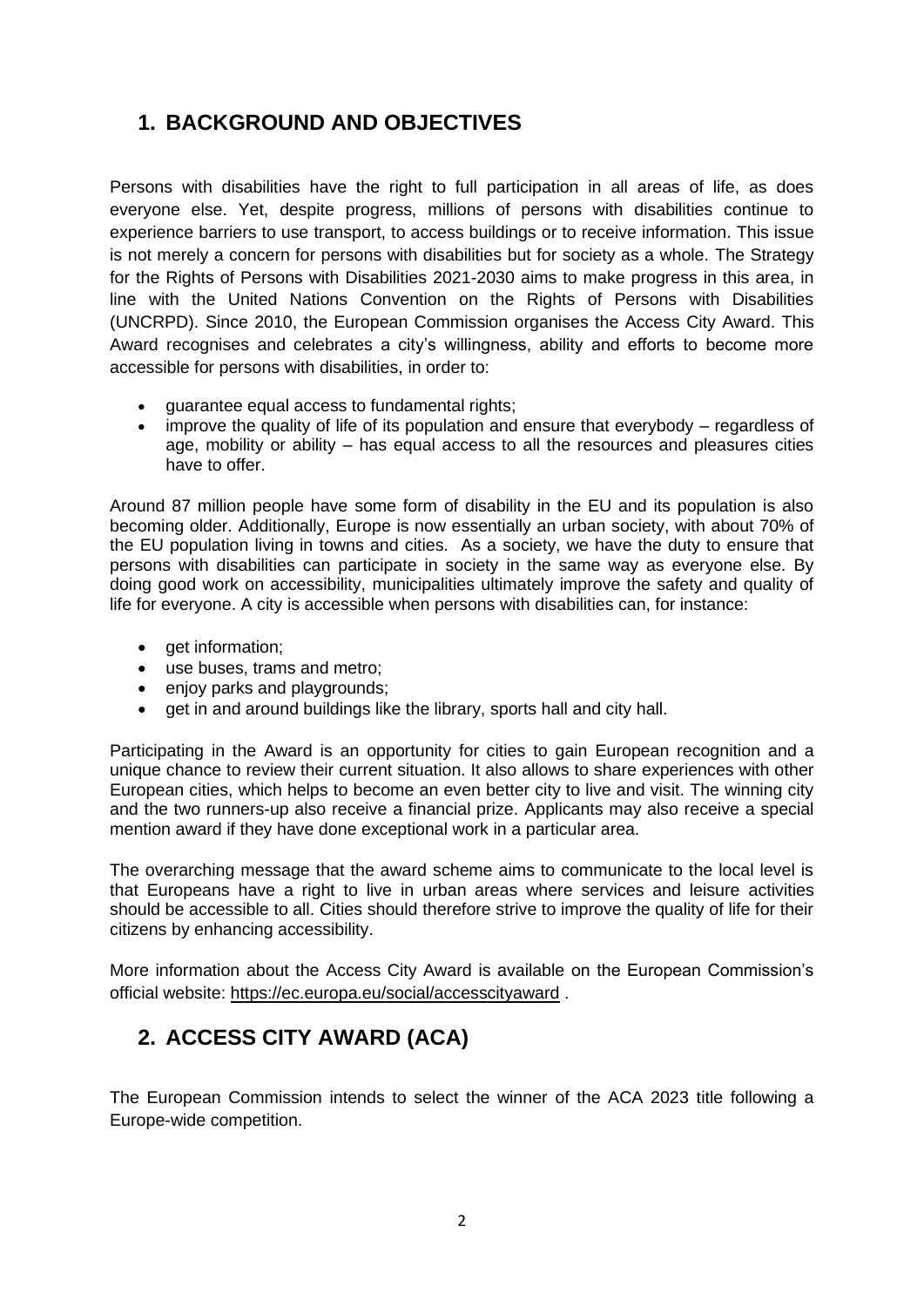The award is open to cities of over 50,000 inhabitants in one of the EU Member States. In Member States with less than two such cities, urban areas composed of two or more towns may also participate if their combined population exceeds 50,000 inhabitants.

The outcome of the selection process of the European Access City Award is to award the Access City Award 2023 title to the winning city and to award the second and third place winners.

Since the 10<sup>th</sup> anniversary of the Award (ACA 2020), the European Commission awards a financial incentive of €350,000. This amount shall be shared among the three winning cities (1st prize: €150 000, 2nd prize: €120 000, 3rd prize: €80 000).

#### **To that end, the call for submission of entries for the Access City Award 2023 is also to be seen as the rules of competition for awarding the financial incentive<sup>1</sup> .**

The title of winner of the Access City Award for the year 2023 ('title year') and the financial incentive is to be awarded in year 2022 ('award year') following the procedure and based on the criteria set out in section 3. The payment of the financial incentive occurs in one instalment and is conditioned and ruled by the requirements laid down in section 6 of this document.

The present rules of competition are established and published by the European Commission, which will launch and manage the competition with the support of the external ACA Secretariat. The financial incentive will be managed solely by the European Commission's Directorate General for Employment, Social Affairs and Inclusion.

# <span id="page-2-0"></span>**3. PROCEDURE AND CRITERIA FOR DESIGNATING A CITY FOR THE ACA 2023**

The title of winner of the Access City Award 2023 will be awarded following a competition between applicant cities. The eligibility criteria for entering the competition are explained below.

### <span id="page-2-1"></span>**3.1 Eligibility criteria**

The Access City Award 2023 will reward **three** cities. The first place winner is the sole winner of the Access City Award 2023 title. The second and third place winners will also be awarded. This call for entries to the competition for the Access City Award 2023 is open to the following applicants:

• The submitting body must be a governmental authority of a city of over 50,000 inhabitants in one of the EU Member States. A 'city' is understood to be an urban area, excluding metropolitan areas, larger urban zones and conurbations, and is understood as an administrative unit governed by a city council or another form of democratically elected governmental body.

<sup>1</sup> The proposed financial incentive will follow the rules on prizes as set out in the Financial Regulation applicable to the general budget of the Union (Title IX, Articles 206 and 207).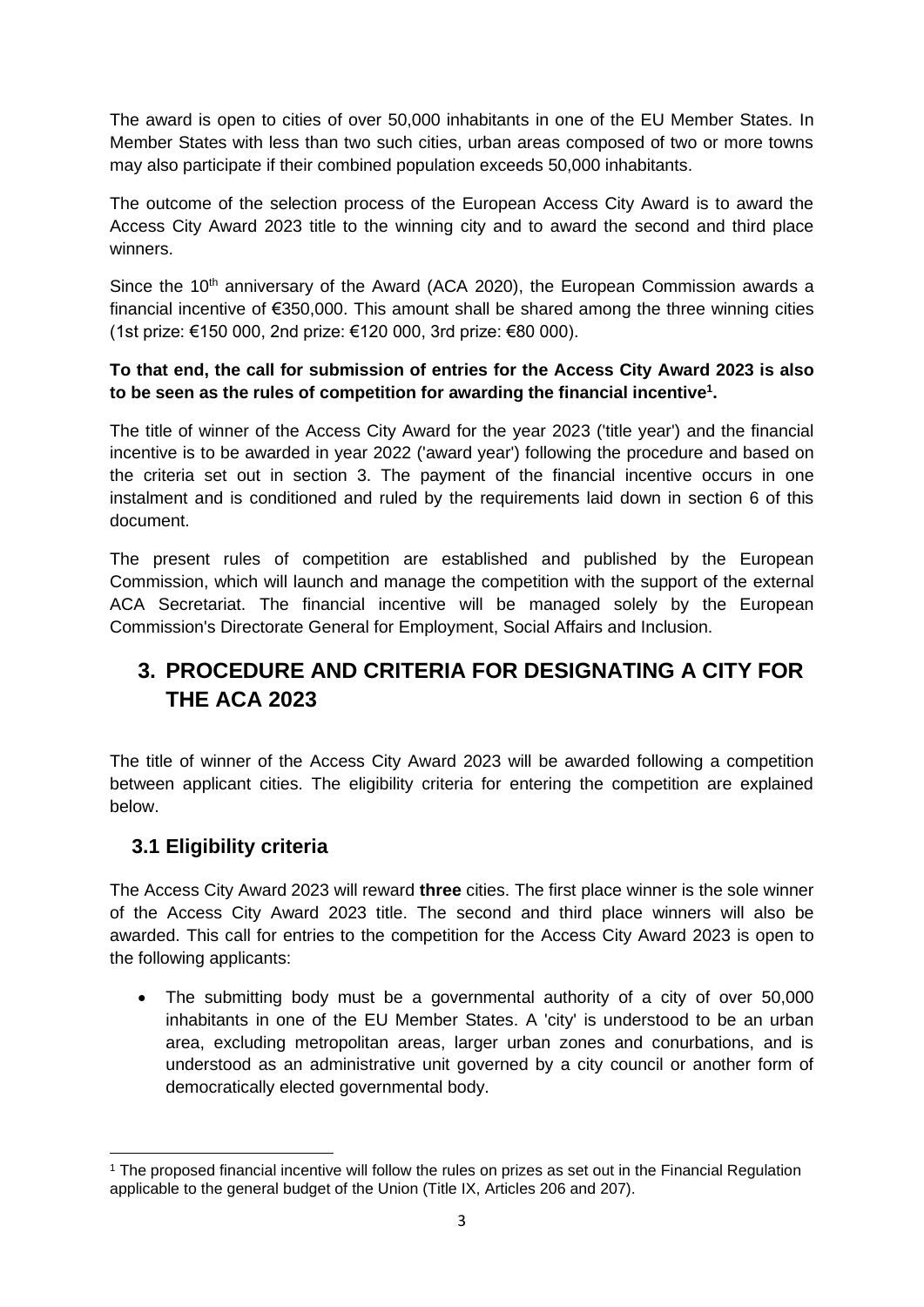- In Member States with less than two such cities/Administrative entities, urban areas composed of two or more towns/Administrative entities may also participate if their combined population exceeds 50,000 inhabitants.
- **Past winners of the first place may not apply** for a period of five years after they held the Access City Award title for a given year<sup>2</sup>.
- The signatory should be the Mayor or highest-ranking city representative authorised. by national law, to legally represent the city.

All candidates shall complete all sections of the common application form for the Access City Award 2023 (see **Annex I**). Candidate cities are invited to comply with the following formal requirements when drafting their application. Applications that do not follow these requirements at preselection stage shall not be examined further:

- **Applicants are encouraged to submit their project proposal in English**, in order to facilitate the treatment of the proposals and speed up the evaluation process. It should be noted, however, that proposals submitted in any of the official languages of the EU will be accepted.
- Applications must be made by completing and submitting the online application form by the **deadline of 8 September 2022**, 23:59 CEST.
- Candidate cities shall answer all the questions, complete all sections of the application form and adhere to the word limits indicated per section of the application form. Any words above the specified limits will not be taken into account and may leave application responses incomplete.
- Cities/entities may be contacted by the Secretariat in case of clerical and/or administrative errors or for missing documents.

Each candidate shall complete all sections of the **on-line tool<sup>3</sup>** . In addition to the information provided in the application form, candidates must upload the Mayoral declaration, the Declaration on honour, the Legal Entity Form (LEF) and the Financial Identification Form (FIF) (see annexes in section 9). Candidates are also invited to upload – or provide a link to – a ten-slide PowerPoint presentation in order to illustrate and highlight the strong points of their application.

Up to five files<sup>4</sup> (maximum size of one file is 10 MB) or links can be uploaded. The uploaded files can be in the national language(s) of the EU member state taking part to the competition.

Each uploaded document must be appropriately named. The file name should clearly state what the file represents or contains.

The ACA Guidance Note for applicants (**Annex II**) should be read in conjunction with the Application form for the European Access City Award 2023.

<sup>2</sup> This provision took effect as of November 2019 in occasion of the ACA 2020 and applies only to cities that won the first place in the ACA competition.

<sup>&</sup>lt;sup>3</sup> The online tool can be accessed via the Access City Award website :

www.ec.europa.eu/social/accesscityaward2023

<sup>4</sup> Accepted file formats are: doc, docx, rtf, pps, ppsx, ppt, pptx, xls, xlsx, pdf, zip, gif, jpeg, jpg, png.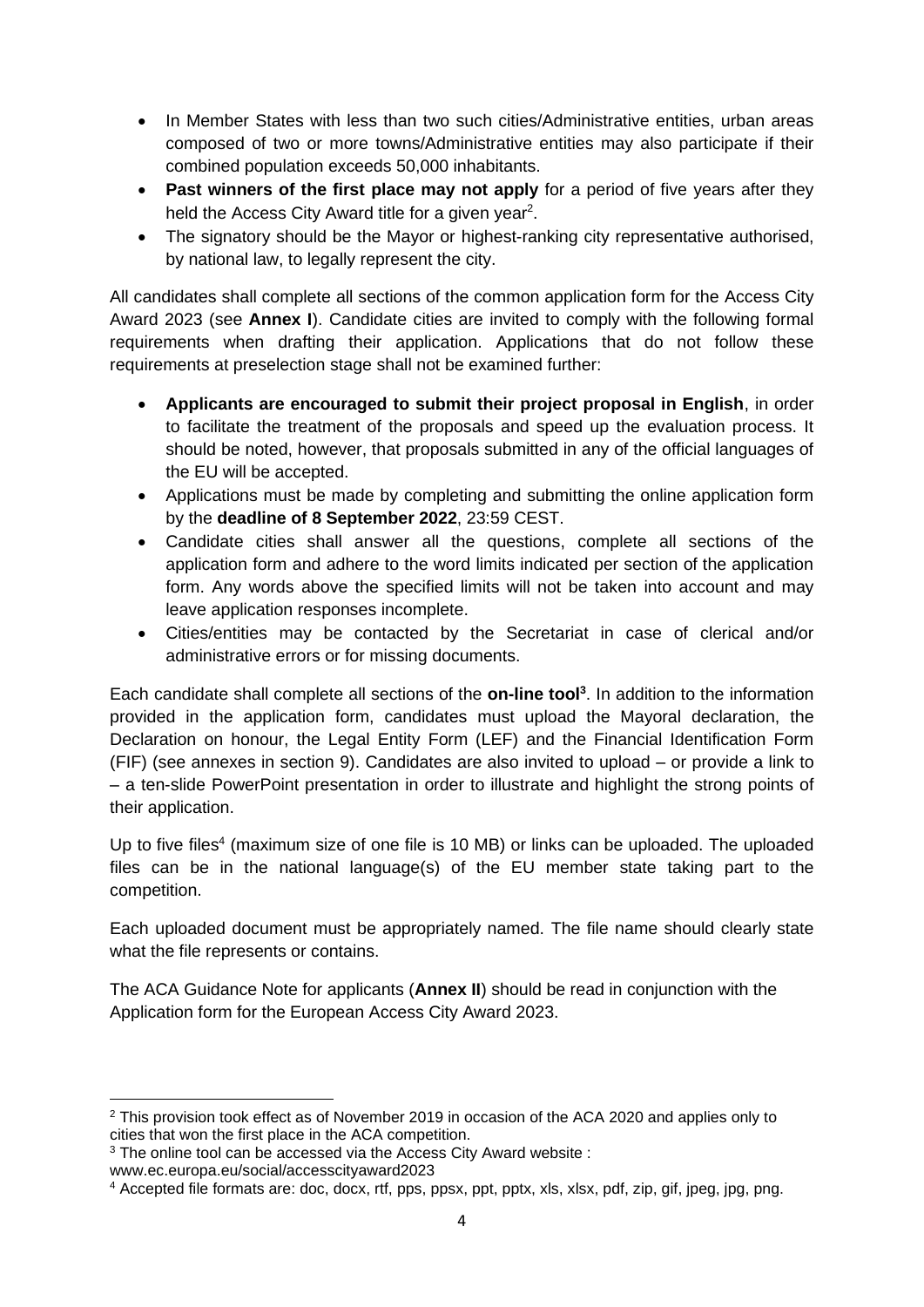## <span id="page-4-0"></span>**3.2 Exclusion**

The Commission, in its role as contracting authority, may exclude participants which are in one of the situations referred to from Article 136 and 141 of the Financial Regulation. Please refer to Annex IV (Declaration on honour).

### <span id="page-4-1"></span>**3.2.1 Applicability of penalties**

Administrative sanctions may be imposed on applicants, who are guilty of misrepresentation, if any of the declarations or information provided as a condition for participating in this procedure prove to be false, in accordance with the conditions laid down in Article 138 of the Financial Regulation applicable to the general budget of the European Union and in proportion to the value of the financial incentive.

### <span id="page-4-2"></span>**3.3 Composition of the National Jury and European Jury**

A National Jury will be set up in the member states where cities apply. The National Juries are composed of a minimum of three and a maximum of five members with different areas of experience. In principle, the composition of the National Jury will have the following structure:

- One representative of the National Disability Council,
- One representative of a national administration responsible for disability policy,
- One accessibility expert,
- One chairperson (if not member of one of the three above-mentioned categories),
- One expert for aging population.

Members of juries have equal status and decisions are taken by consensus. The role of the chairperson is to coordinate the work of the National Jury.

The Jury members have the task to assess the applications submitted by the cities (see section 4.2 below). The assessment will include qualitative evaluations, and a peer review of each application. The National Juries will establish a shortlist of maximum three cities per Member States based on the rating, per criteria, as set out in section 4.1

The national candidates that are admitted to the second phase of the competition will be assessed by the European Jury. At least three persons will compose the European Jury. They will be representing the European Commission and at least two of the following organisations and/or field of expertise:

- European Disability Forum,
- Age Platform Europe,
- Expert on built environment and public spaces,
- Expert on transport and related infrastructure,
- Expert on ICT,
- Expert on public facilities and services.

The European Jury (see section 4.3), will further assess the shortlisted cities by applying the same criteria and maximum rates used by the National Juries and described in sections 4.1. and 4.2. below.

#### <span id="page-4-3"></span>**3.4 The National Jury**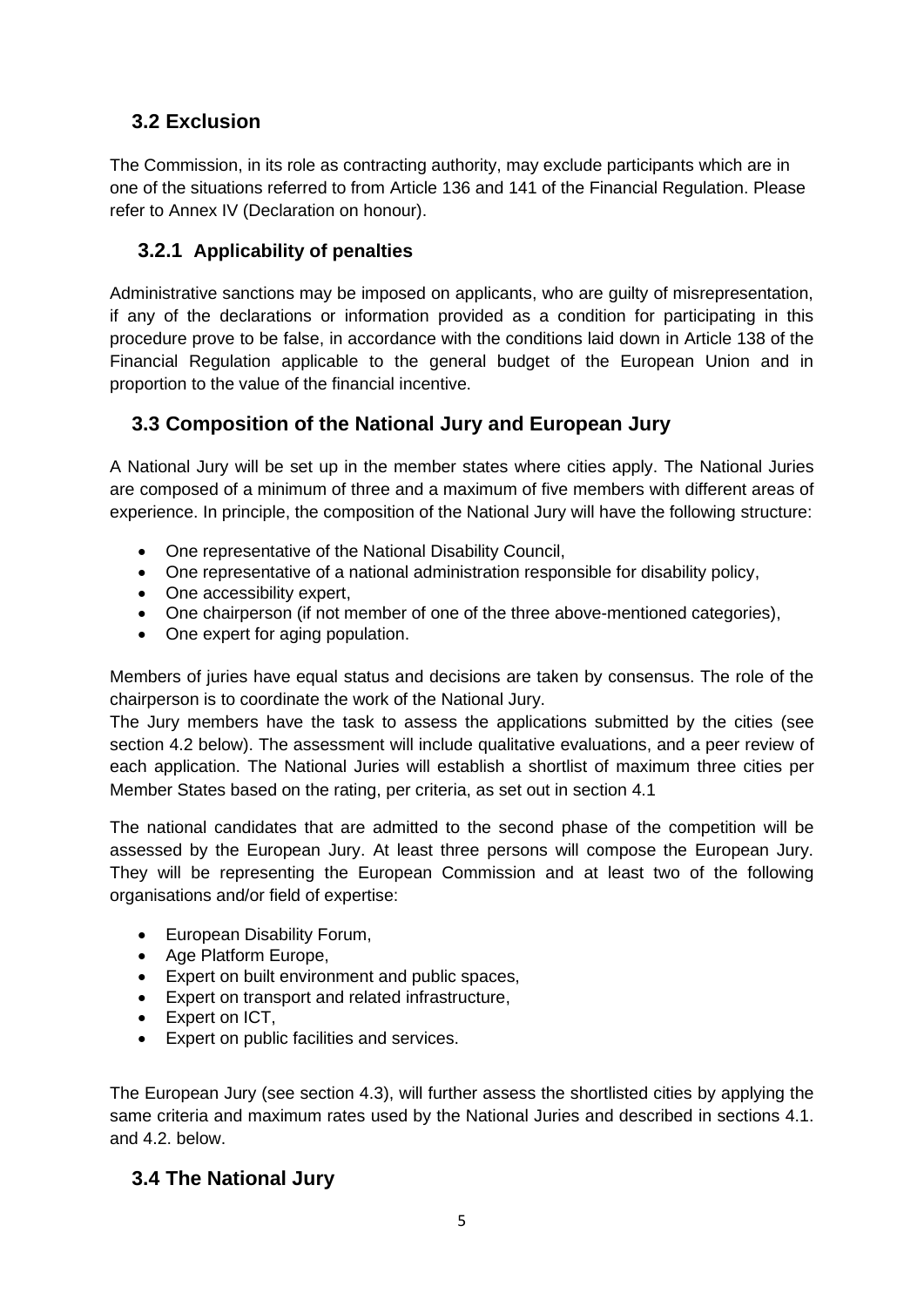The European Commission's Directorate-General for Employment, Social Affairs and Inclusion along with the European Disability Forum set up the Juries. The members of the National Jury carry out their tasks *pro bono* and are supported by the Access City Award Secretariat. The aim of the National Jury is to select up to three cities (called national candidates), among the national applicants, according to the evaluation criteria described in section 4.1. They also have to communicate the shortlisted cities to the Award Secretariat. The National Jury's tasks are set out in section 4.1. Members of the National Jury are individuals appointed in personal capacity and act independently and in the public interest. Individuals appointed as members of the National Jury in a personal capacity must disclose any circumstances that could give rise to a conflict of interest by submitting a 'declaration of absence of conflict of interests' through the online platform devoted to the ACA selection process. Each member of the National Jury will perform their task remotely, via the online platform; exchange of e-mails and/or by phone calls.

### <span id="page-5-0"></span>**3.5 The European Jury**

The European Commission's Directorate-General for Employment, Social Affairs and Inclusion will appoint the European Jury members. The European Jury will be composed as set out in section 3.3. The Jury's tasks are set out in section 4.1. Members of the European Jury are individuals appointed in personal capacity and act independently and in the public interest. Individuals appointed as members of the European Jury in a personal capacity must disclose any circumstances that could give rise to a conflict of interest by signing a 'declaration of absence of conflict of interests' at the EU jury meeting. The European jury members must also have a proficiency level in English. Each member of the European Jury will perform his/her task remotely, via the online platform; exchange of e-mails and/or by phone calls.

#### <span id="page-5-1"></span>**3.6 Indicative timeline**

| Tasks                             | Indicative period           |
|-----------------------------------|-----------------------------|
| Opening of the applications       | Beginning of June 2022      |
| Closing of the applications       | 8 September 2022 23:59 CEST |
| Evaluation by the national juries | End of September 2022       |
| Evaluation by the European Jury   | End of October 2022         |
| Information to Applicants         | Beginning of November 2022  |
| <b>Access City Award Ceremony</b> | 25 November 2022            |

# <span id="page-5-2"></span>**4. EVALUATION PROCESS**

### **4.1 . Selection and Evaluation process**

The selection of the cities to be awarded with the title of Access City Award 2023 is assessed on the basis of a standard set of evaluation criteria to ensure consistency, transparency and equity in the process.

The criteria used and their weight are specified in section 4.2. Applicant cities at the national level that do not obtain at least 60 points cannot be admitted to the European level of the competition.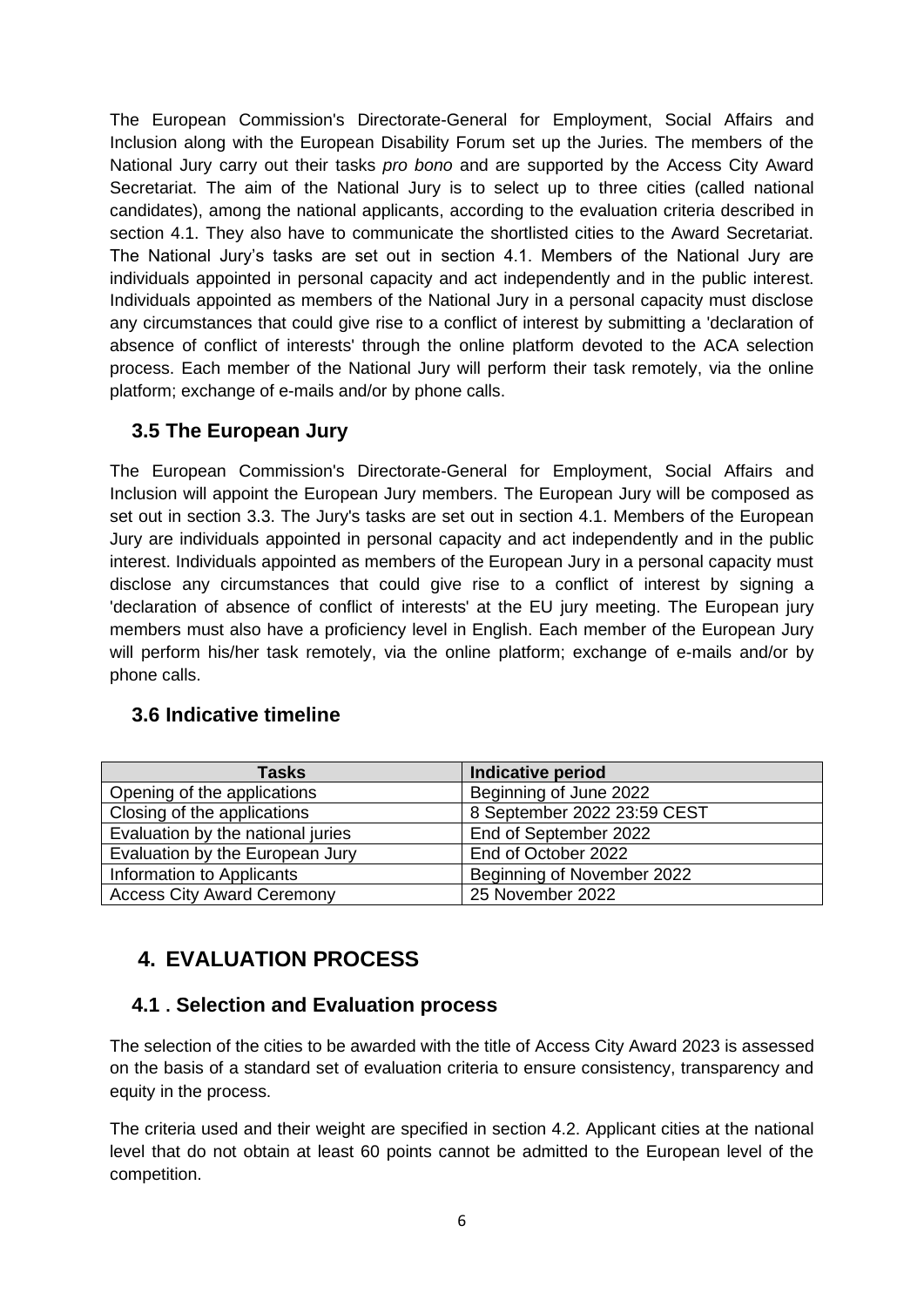The selection takes place in two phases: a **pre-selection** at the national level and a **final selection at the European level.** The ACA Secretariat shall check the received applications on the formal and legal requirements as set out in section 3.1 and 3.2. Applications that do not meet these requirements shall not be examined further and will be excluded from the competition

#### ➢ *Pre-selection*

The pre-selection phase will be carried out by National Juries. These Juries will be established in each Member State where cities have applied to the ACA competition. A shortlist of maximum three cities per Member State (defined as national candidates) will be designated by the National Juries and submitted to the European Jury members. Nonshortlisted cities will be informed on the outcome of the evaluation of their application.

#### ➢ *Final Selection*

Out of the pre-selected national candidates, the European Jury selects the Access City Award winner and the second and third prize winners.

In addition, the EU Jury may decide to award one or several further "Special Mention(s)" depending on the current context and projects/policies or specific highlights of the submissions (e.g. access to cultural heritage, access to work, smart cities, etc.).

The National Juries' assessment of the shortlisted cities is presented to the European Jury in the form of an assessment report, prior to the jury meeting and serves as a background document for the deliberation of the Jury.

Non-selected cities will receive a communication detailing how the city could improve its application for future editions of the competition. However, the latter communication is not made publically available and is for the use of the relevant city only.

#### ➢ *Jury Deliberation*

The members of the European Jury will meet in Brussels or online at the latest one month prior to the Award Ceremony<sup>5</sup>. The Jury will designate, by consensus, the winner, the second and the third place as well as the cities winning a special mention, if any. Their deliberation will be based on the assessment report received by the National Juries.

#### ➢ *Award stage*

The winner of the European Access City Award 2023 will officially be announced at the Award Ceremony in Brussels or online on 25 November 2022.

### <span id="page-6-0"></span>**4.2 Award criteria**

Both National and EU Jury members will assess the candidates cities based on the following evaluation criteria:

#### **1) Relevance to the objectives**

<sup>5</sup> Please see the indicative timeline in section 3.6.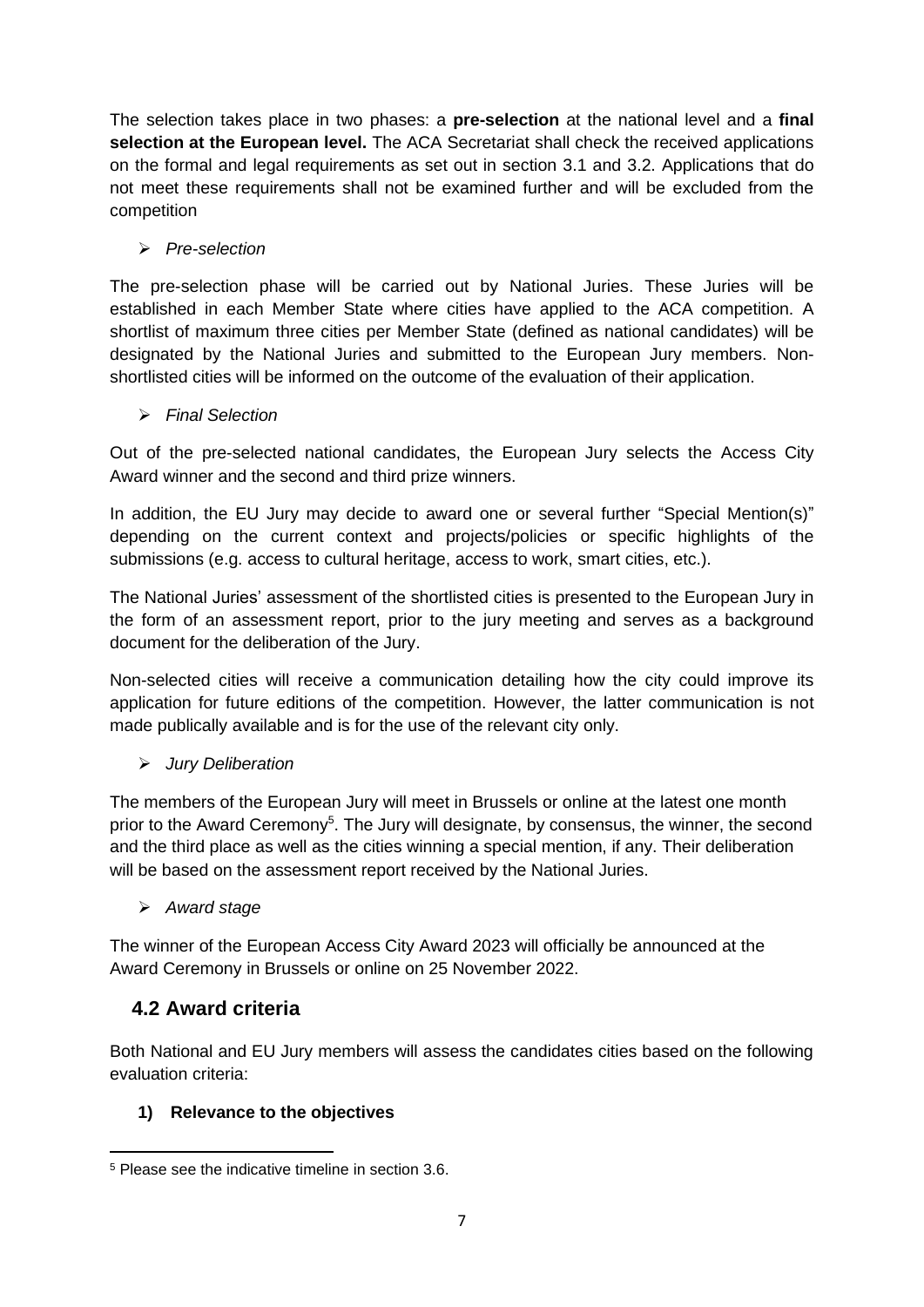The applicant shall provide a description of actions, policies and initiatives - whether already implemented or at the planning stage - in all four key areas of accessibility:

- a. the built environment and public spaces;
- b. transportation and related infrastructures;
- c. information and communication, including information and communication technologies (ICT);
- d. public facilities and services.

The successful applicant has to demonstrate a coherent approach to accessibility across all four areas and an ambitious vision in tackling accessibility in the city.

#### **2) Ownership, level of commitment**

Applicants should outline the structures or framework set up in the city's administration to implement accessibility actions. **The application has to demonstrate that the actions implemented or planned are part of a coherent strategy or policy framework, rather than just** *ad hoc* **projects.** The accessibility strategy must be mainstreamed in the city's policies and its regulations. A policy statement/commitment on accessibility at high level of responsibility must be visible. Information about appropriate resources (staff, budget, etc.) allocated to implement these policies should be provided. Considerations of cost of accessibility must be combined with an assessment of the expected benefits.

#### **3) Impact**

The city's policies/initiatives shall have a demonstrable positive impact on the everyday life of persons with disabilities, and on the overall quality of life in the city. Examples of initiatives initially targeting persons with disabilities shall be provided, explaining how they benefit wider parts of the population, when relevant. The applicants shall include qualitative and quantitative data to support claims of success and provide concrete examples. It is important to mention project(s) – if any  $$ involving people with intellectual disabilities. Planned initiatives and policies will be assessed on the basis of their coherence and potential impact.

#### **4) Quality and sustainability of results**

Applicants shall explain what structures, mechanisms and processes have been put in place to ensure the quality and sustainability of the results achieved. **The quality of results is defined in terms of improvements made to the level of accessibility and advancing compliance with standards and legislation.** Delivering sustainable results requires continuous efforts, secure resources and the establishment of a sound structure; evaluation and monitoring mechanisms (for regular checking, the notification and repairing of problems, the handling of complaints, etc.) are essential to evaluate success.

#### **5) Involvement of persons with disabilities and relevant partners**

Active and clear involvement of persons with disabilities, their representative organisations, and accessibility experts must be demonstrated in the planning, implementation and maintenance of city's policies and initiatives aimed at increased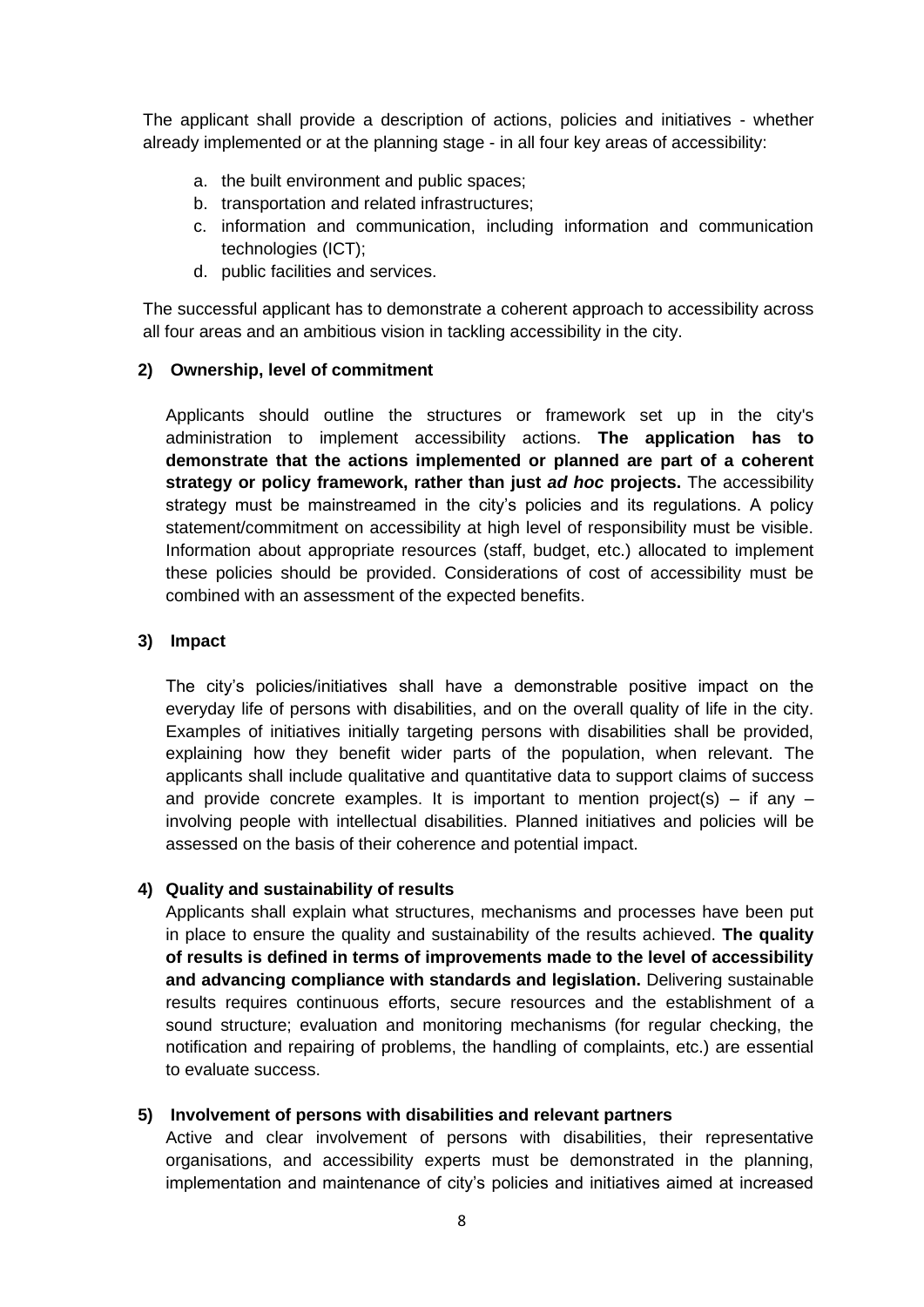accessibility. The applicants shall also outline how they raise awareness around accessibility; whether and how they disseminate, exchange and share experience and good practices with other cities at local, regional, national and/or European level.

| <b>Criterion</b>                            | Maximum no.<br>points | οf |
|---------------------------------------------|-----------------------|----|
| 1. Relevance to the objectives              | 20                    |    |
| 2. Ownership, level of commitment           | 20                    |    |
| 3. Impact                                   | 20                    |    |
| 4. Quality and sustainability of results    | 20                    |    |
| 5. Involvement of persons with disabilities | -20                   |    |
| and relevant partners                       |                       |    |
| <b>TOTAL</b>                                | 100                   |    |

# <span id="page-8-0"></span>**5. ARRANGEMENTS AND FINAL DATES FOR SUBMISSION OF APPLICATIONS**

The competition will run from 9 June 2022 to 8 September 2022. In order to submit a complete online application, the following should be provided:

- A completed on-line application form (Annex I);
- The relevant Mayoral Declaration (Annex III should be signed by the Mayor or the highest ranking City Representative, authorised by national law to legally represent the city/urban area) as well as the other required documents as set out in section 3.1

The application form must be submitted through the **on-line tool only [accessible via the](http://www.ec.europa.eu/social/accesscityaward)  [Access City Award Website.](http://www.ec.europa.eu/social/accesscityaward)**. Applications must be fully completed and submitted. In addition to the information provided in the application form, candidates are invited to upload – or send links to – up to five documents supporting and illustrating the strong points of the application.

All queries should be directed to the Secretariat: [secretariat@accesscityaward.eu](mailto:secretariat@accesscityaward.eu)

Time limit for submission of applications is on 8 September 2022 at 23:59 CEST (GMT +2). Once the application is submitted, a confirmation page appears. Applications will subsequently undergo validation and applicants will be informed no later than two months following the deadline of submission set out above if their application has been accepted into the competition or not.

For formal requirements, please refer to the criteria set out in section 3 above.

## <span id="page-8-1"></span>**6. THE FINANCIAL INCENTIVE**

The total amount of the financial incentive is  $€350.000$  (three hundred and fifty thousand euro). It shall be awarded to winning city of the Access City Award and the two runners-up.

The funds shall be allocated as follows: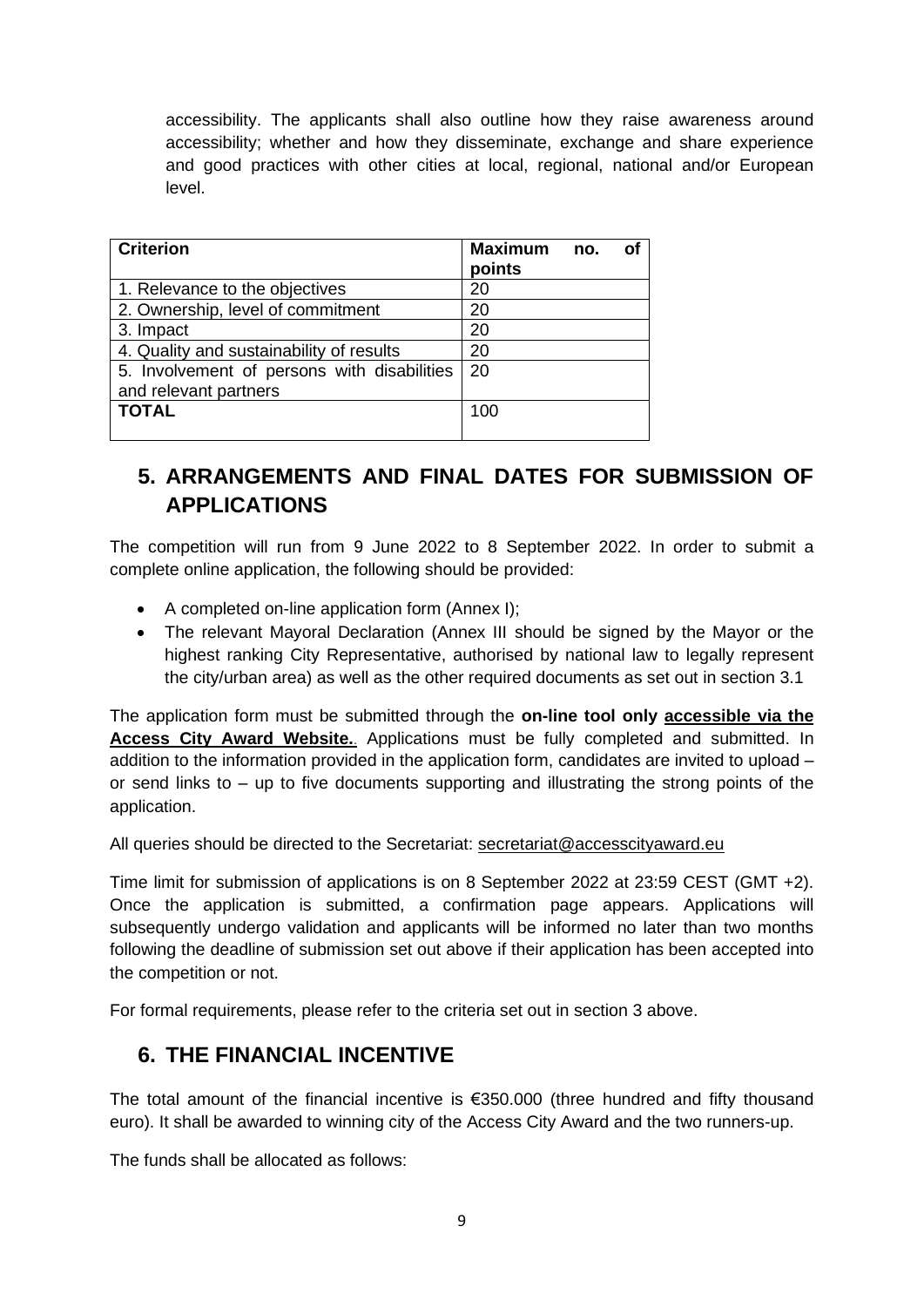- 1. €150 000 to the winner of the Access City Award 2023 (first place)
- 2. €120 000 to the winner of the second place
- 3. €80 000 to the winner of the third place

### <span id="page-9-0"></span>**6.1 Payment arrangements**

The winners of the Access City Award will be announced at the Award Ceremony (see section 4.1). The financial incentive will be awarded through bank transfer after the announcement and designation of the winning cities at the official Award Ceremony. The payment of the amount will be settled in one instalment executed within 60 days from the official announcement of the winners. The necessary financial information (see **Annexes IV, V and VI**) shall be submitted together with the application.

### <span id="page-9-1"></span>**6.2 Sole liability of contestants**

The European Commission and the ACA Secretariat may not be held responsible for any claim relating to the activities carried out in the framework of the European Access City Award competition by the contestant. The Commission shall not be held liable for any damage caused or sustained by any of the contestants, including any damage caused to third parties as a consequence of or during the implementation of the activities related to the competition.

### <span id="page-9-2"></span>**6.3 Checks and audits**

Once the authorising officer of the European Commission has established the award decision for the financial incentive, the contestants accept that the Commission, OLAF and the Court of Auditors may carry out checks and audits in relation to the competition and the received financial incentive.

### <span id="page-9-3"></span>**6.4 Processing of personal data**

The Commission is bound by Regulation 2018/1725 on the protection of individuals with regard to the processing of personal data by the Union institutions and bodies. The financial information that is needed comprise the duly signed Legal Entity Form of the City and the Financial Identification Form. Personal data contained as part of the submitted application form shall be processed in accordance with the regulations in place. Contestants may, on written request, gain access to their personal data and correct any information that is inaccurate or incomplete (see section 8 for contact details). The European Commission shall be authorised to publish or to refer to, in whatever form and on or by whatever medium, the following information:

- The name of the winning city
- The amount of the financial incentive awarded
- The subject of the award

#### <span id="page-9-4"></span>**6.5 Applicable law and competent jurisdiction**

Regarding the award and payment of the financial incentive, the Law of the Union applies. The competent court or arbitration tribunal to hear disputes in the General Court of the Court